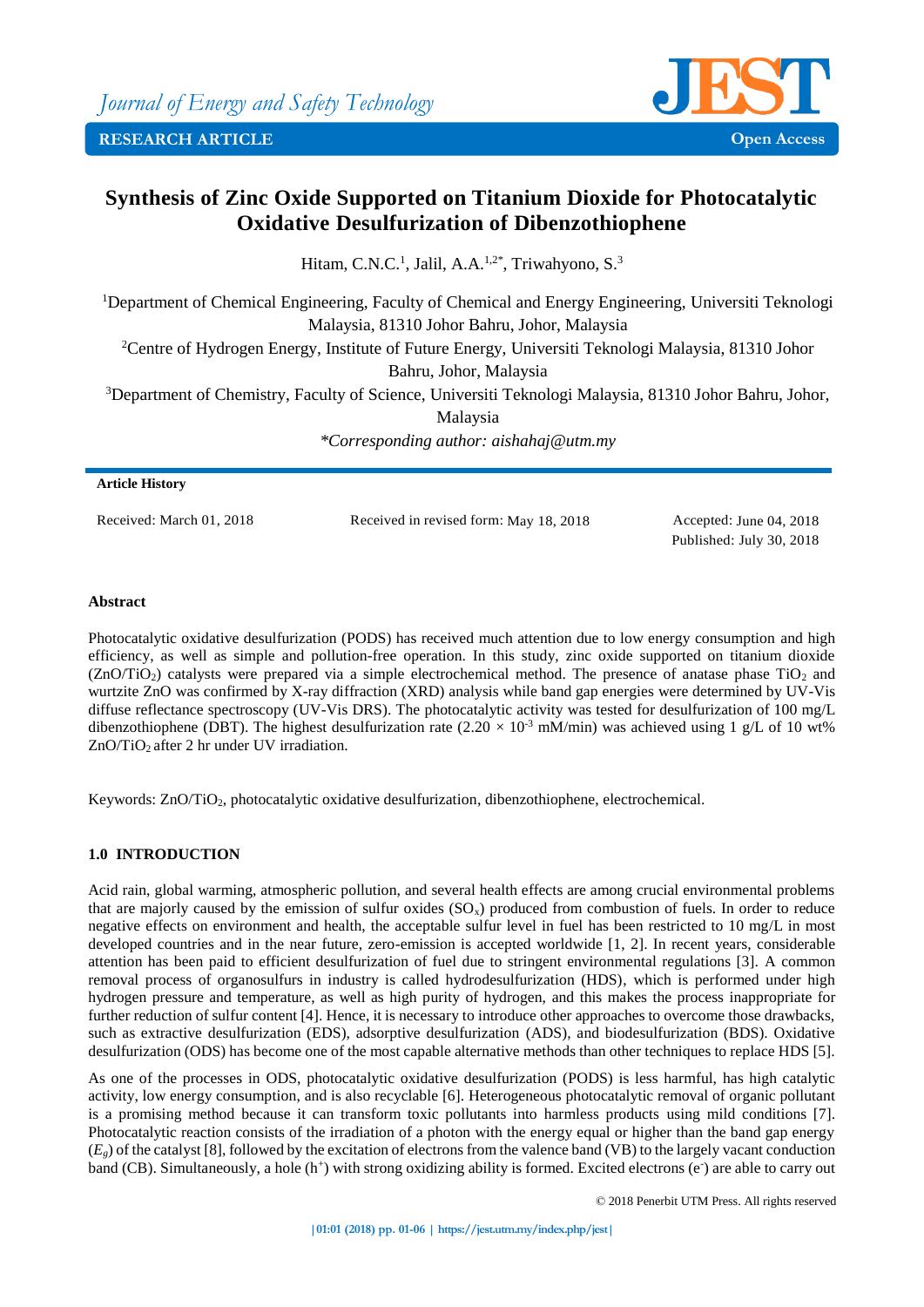reduction reactions and h<sup>+</sup> can perform oxidation reactions.

Among various types of catalysts, titanium oxide (TiO<sub>2</sub>) has been extensively used in the photocatalytic degradation of organic pollutants due to its inexpensiveness, chemical stability, non-toxicity, and excellent photocatalytic activity [5, 9]. However, TiO<sup>2</sup> has some drawbacks such as lower interface and easy recombination of the electron-hole pair [10]. To overcome this shortcoming, researchers have sought to improve the photoactivity of  $TiO<sub>2</sub>$  by coupling the catalyst with other inorganic materials such as transition metals. Coupled semiconductor photocatalysts are a crucial step to enhance interfacial charge transfer to adsorbed substrates, improve the separation of electron-hole pairs, and extend the lifetime of electron-hole pairs [11].

The most capable candidate is probably zinc oxide (ZnO) because of its low cost, wide band gap metal oxide (~3.30 eV), and comparable photocatalytic performance to TiO<sub>2</sub> [12]. Nowadays, coupled photocatalyst  $ZnO/TiO<sub>2</sub>$  has been studied comprehensively and the results revealed that  $ZnO/TiO<sub>2</sub>$  has superior photocatalytic performance than that of the single one. Currently, there are several studies reported on the electrochemical technique for the preparation of nanometal oxide including CuO,  $\alpha$ -Fe<sub>2</sub>O<sub>3</sub>, ZnO, and  $\alpha$ -FeOOH [7, 13-15]. Further loading of these oxides onto supports enhanced their properties toward consequent reactions, thus improved catalytic activity. Considering all the factors, the objectives of this study are to synthesize  $ZnO/TiO<sub>2</sub>$  and evaluate its performance in PODS.

## **2.0 METHODOLOGY**

# **2.1 Materials**

Dibenzothiophene (DBT), potassium peroxodisulfate, triethanolamine, sodium hydrogen carbonate, and isopropanol were provided by Merck Sdn. Bhd., Malaysia. Ammonium hydroxide (NH4OH) and acetonitrile were purchased from QRec, Malaysia. Commercial  $TiO<sub>2</sub> (JRC-TiO<sub>2</sub>-2)$  was obtained from the Catalysis Society of Japan. All of the chemicals were utilized without further purification whereas tetraethyl ammonium perchlorate (TEAP) was prepared according to a previously reported method [16].

# **2.2 Synthesis of Catalysts**

In this study,  $ZnO/TiO<sub>2</sub>$  nanoparticles were synthesized by electrolysis technique using commercial  $TiO<sub>2</sub>$  support with ZnO contents varied from 5–15 wt% based on a previously reported technique [17].

# **2.3 Material Characterization**

X-ray diffraction (XRD) analysis was performed on a D8 ADVANCE Bruker X-ray diffractometer using Cu-Kα radiation at  $2\theta = 2$  to 90°. The Joint Committee on Powder Diffraction Standards (JCPDS) files were used to classify the phases. UV-Vis diffuse reflectance spectra (UV-Vis DRS) were recorded by a PIKE Technologies DiffusIR at room temperature in the range of wavelengths from 300 to 800 nm to determine the band gap energy ( $E_g$ ) of the catalysts.

## **2.4 Photocatalytic Oxidative Desulfurization Reaction**

The photocatalytic experiment was carried out by oxidative desulfurization of model oil in a batch reactor fixed with UV lamps and a cooling system. DBT was dissolved in acetonitrile to prepare model oil with sulfur content of 100 mg/L. Photocatalytic oxidative desulfurization was conducted by adding 1.0 g/L catalysts into 50 mL of model oil. Under constant stirring, a solution was formed and placed in the dark for 60 min to achieve adsorption-desorption equilibrium. Then, the suspension was irradiated with UV lamps after an appropriate amount of hydrogen peroxide  $(H_2O_2)$  was added into the reaction system. The next steps were similar with those reported in our previous studies [17, 18].

## **3.0 RESULTS AND DISCUSSION**

Fig. 1 presents the XRD patterns of the catalysts. Pure  $TiO<sub>2</sub>$  exhibited the characteristic of anatase phase with a series of diffraction peaks at 25.4° (1 0 1), 38.5° (1 1 2), 48.2° (2 0 0), 53.9° (1 0 5), and 55.3° (2 1 1) (JCPDS file no. 00-004- 0477) [19]. For ZnO/TiO<sub>2</sub>, the anatase phase was still preserved with an additional peak of wurtzite ZnO at  $2\theta = 31.8$ , 34.5. and 36.3° [14]. However, the different amount of ZnO loading gave a remarkable effect on the intensity of TiO<sub>2</sub> diffraction peak. It could be seen that the peak intensity was reversely proportional to the amount of loaded ZnO, signifying a probable structural degradation of  $TiO<sub>2</sub>$  [20].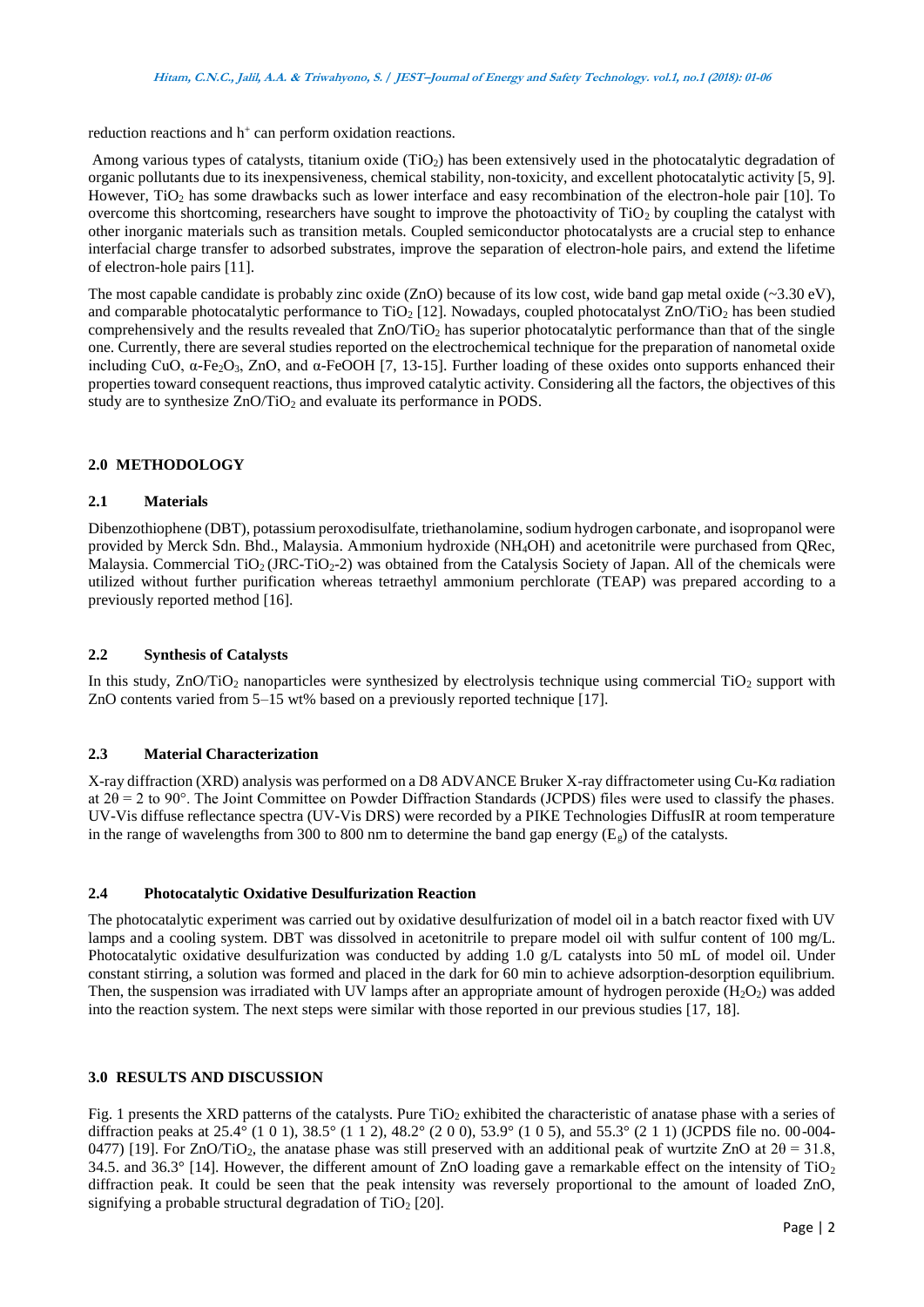

**Figure 1.** XRD patterns of (a)  $TiO<sub>2</sub>$ , (b) 5 wt% ZnO/TiO<sub>2</sub>, (c) 10 wt% ZnO/TiO<sub>2</sub>, and (d) 15 wt% ZnO/TiO<sub>2</sub>

The optical property of a semiconductor is known as an important factor in its photocatalytic performance, which is related to its electronic structure. Table 1 represents the direct band gap energy ( $E_g$ ) of the catalysts. The values of  $E_g$  of pure TiO<sub>2</sub> and ZnO were found to be 3.22 and 3.30 eV, respectively. The absorption edge of TiO<sub>2</sub> suffered a blue shift after the incorporation of  $ZnO$ , indicating a possible interaction between  $TiO<sub>2</sub>$  and  $ZnO$  [21]. The altered light absorption of the synthesized catalysts may prevent the electron-hole pair recombination in the same light irradiation, which consequently improved photocatalytic activity [5].

| <b>rapic 1.</b> Dang gap chergy of calarysis |                      |
|----------------------------------------------|----------------------|
| <b>Catalyst</b>                              | Band gap, Eg<br>(eV) |
| TiO <sub>2</sub>                             | 3.22                 |
| 5 wt% $ZnO/TiO2$                             | 3.24                 |
| 10 wt% $ZnO/TiO2$                            | 3.26                 |
| 15 wt% $ZnO/TiO2$                            | 3.29                 |
| ZnO                                          | 3.30                 |

**Table 1.** Band gap energy of catalysts

As shown in Fig. 2, the desulfurization rates of  $ZnO/TiO<sub>2</sub>$  are higher than TiO<sub>2</sub>, which might be due to the charge carrier separation by the incorporation of ZnO. With the increasing loading of ZnO from 5 to 10 wt%, the desulfurization rate increased from  $1.63 \times 10^{-3}$  to  $2.20 \times 10^{-3}$  mM/min, respectively. The photocatalytic performance of TiO<sub>2</sub> mainly depends on its effective charge carrier separation [11]. The photogenerated  $e^-$  and  $h^+$  can change in various ways on TiO<sub>2</sub> surface. The most important probable steps in photocatalytic reaction are capture and recombination, which are two competitive processes. The reaction is efficient when the photogenerated electrons-holes can be captured. In the absence of proper capturers of e<sup>-</sup> or h<sup>+</sup>, the recombination step occurs and heat is emitted inside or on the surface of semiconductor. Improving the separation efficiency of the photogenerated electron-hole pairs and increasing the amount of the photogenerated activity species are the two essential ways that must be considered to enhance the photoactivity of TiO2. Previous study showed that ZnO is a good co-participant oxide because its energetic CB and VB positions are favorable redox. Additionally, it increases the lifetime of photogenerated electron-hole pairs by preventing recombination process [22]. Coupling TiO<sub>2</sub> and ZnO is a beneficial way to enhance photoactivity due to their comparable band gap (ZnO ~3.3) eV, TiO<sub>2</sub> ~3.2 eV) and the positions of CB and VB [23]. The CB of ZnO is higher than TiO<sub>2</sub>, thus facilitates the electron transfer from ZnO to TiO2. Simultaneously, holes migrate from the VB of TiO<sup>2</sup> to the VB of ZnO upon light irradiation.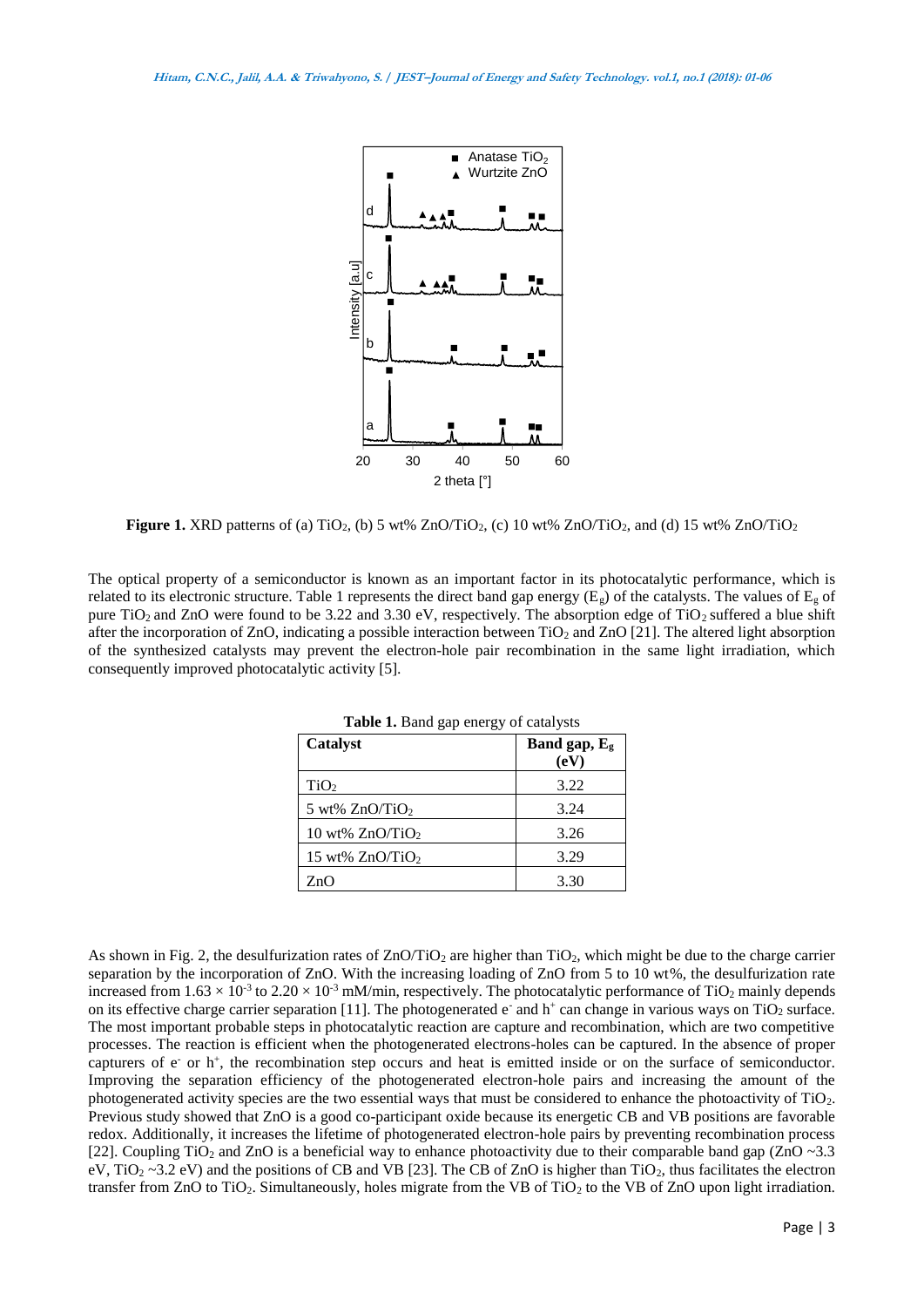However, further increase of ZnO loading (15 wt%) decreased the desulfurization rate to  $1.79 \times 10^{-3}$  mM/min. When excess of ZnO was incorporated, the active site of  $TiO<sub>2</sub>$  might be blocked, thus influence the reaction rate.



**Figure 2.** Catalytic performances for desulfurization of dibenzothiophene

Isopropanol (IP) slightly reduced the initial reaction rate as compared to those in the absence of a scavenger (Fig. 3), while the rate was decreased to  $1.60 \times 10^{-3}$  and  $1.70 \times 10^{-3}$  mM/min with the addition of triethanolamine (TEOA) and sodium hydrogen carbonate (SHC), respectively. Nevertheless, the photocatalytic activity was greatly inhibited using potassium peroxodisulfate (PP), signifying the noteworthy role of e in the system. Accordingly, it is proposed that an electron-hole pair is generated in both ZnO and TiO<sub>2</sub> sites upon irradiation of ZnO/TiO<sub>2</sub>. The high potential and negativity of e at the CB are capable to reduce  $O_2$  to enable the formation of superoxide radical  $O_2$  [24]. Some of the e at CB of ZnO might be transferred to the CB of TiO<sub>2</sub>. Simultaneously,  $h^+$  can easily migrate from VB of ZnO to TiO<sub>2</sub> due to the energetic CB and VB positions of ZnO, thus preventing electron-hole recombination. The generated  $h^+$  in VB of ZnO/TiO<sub>2</sub> can thermodynamically oxidize water and hydroxyl ions to produce hydroxyl radicals (OH•). With the presence of  $\cdot O_2$ and OH•, DBT was successfully oxidized to DBT 5-oxide (DBTO) and DBT 5,5-dioxide (DBTO<sub>2</sub>) [25].



Figure 3. Desulfurization rates of dibenzothiophene in the existence of e<sup>-</sup>, h<sup>+</sup>,  $\cdot$ OH<sub>ads</sub>, and  $\cdot$ OH scavengers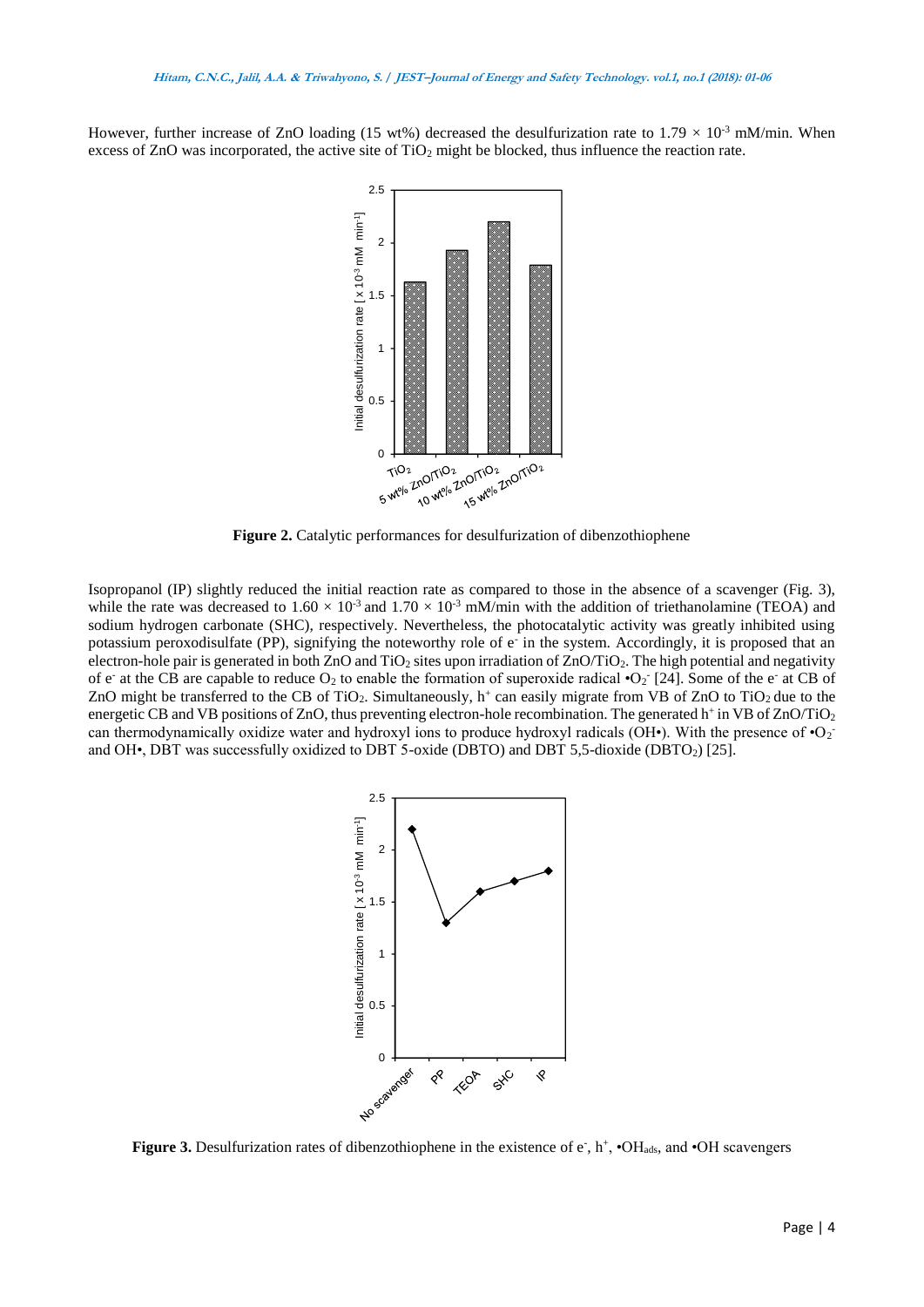## **4.0 CONCLUSION**

In this study, ZnO/TiO<sub>2</sub> catalysts were synthesized via a simple electrochemical method. The synthesized catalysts were characterized by XRD analysis and UV-Vis DRS. The XRD results showed that pure TiO<sub>2</sub> exhibited the characteristic of anatase phase. Similarly, ZnO/TiO<sup>2</sup> also displayed the anatase phase with an additional peak of wurtzite ZnO. Based on UV-Vis DRS, the absorption edge of TiO<sub>2</sub> suffered a blue shift after the incorporation of ZnO, indicating a possible interaction between TiO<sub>2</sub> and ZnO. The photocatalytic activity was tested on the desulfurization of 100 mg/L of DBT. The highest desulfurization rate was obtained using 10 wt%  $ZnO/TiO<sub>2</sub>$ , which might be due to the electron-hole pair separation by the inclusion of ZnO.

#### **Acknowledgements**

The authors are thankful for the financial support by the Research University Grant from Universiti Teknologi Malaysia (Grant No.12H70 and 4F423) and the award of MyPhD Scholarship (Che Ku Nor Liana Che Ku Hitam) from the Ministry of Higher Education.

#### **References**

- [1] Babich, I.V. and Moulijn, J.A. 2003. Science and technology of novel processes for deep desulfurization of oil refinery streams: a review, *Fuel*  82: 607–631.
- [2] Srivastava, V.C. 2012. An evaluation of desulfurization technologies for sulfur removal from liquid fuels, *RSC* 2: 759–783.
- [3] Triantafyllidis, K.S. and Deliyanni, E.A. 2014. Desulfurization of diesel fuels: Adsorption of 4,6 DMDBT on different origin and surface chemistry nanoporous activated carbons. *Chemical Engineering Journal*. 236: 406-414.
- [4] Gao, X., Fu, F., Zhang, L., Li, W. 2013. The preparation of Ag-BiVO<sup>4</sup> metal composite oxides and its application in efficient photocatalytic oxidative thiophene. *Physica B* 419: 80-85.
- [5] Wang, C., Zhu, W., Xu, H., Zhang, M., Chao, Y., Yin, S., Li, H., Wang, J. 2014. Preparation of TiO<sub>2</sub>/g-C<sub>3</sub>N<sub>4</sub> composites and their application in photocatalytic oxidative desulfurization. *Ceramic International*. 40: 11627-11635.
- [6] Zhu, W., Li, Y., Dai, B., Xu, H., Wang, C., Chao, Y., Liu, H. 2013. Photocatalytic oxidative desulfurization of dibenzothiophene catalyzed by amorphous TiO<sup>2</sup> in ionic liquid. *Korean Journal of Chemical Engineering*: 1-7.
- [7] Jalil, A.A., Satar, M.A.H., Triwahyono, S., Setiabudi, H.D., Kamarudin, N.H.N., Jaafar, N.F., Sapawe, N., Ahamad, R. 2013. Tailoring the current density to enhance photocatalytic activity of CuO/HY for decolorization of malachite green. *Journal of Electroanalytical Chemistry*. 701: 50–58.
- [8] Pekárek, S., Mikeš, J., Krýsa, J. 2015. Comparative study of TiO<sub>2</sub> and ZnO photocatalysts for the enhancement of ozone generation by surface dielectric barrier discharge in air. *Applied Catalysis A: General* 502: 122–128.
- [9] Li, F., Liu, Y., Sun, Z., Zhao, Y., Liu, R., Chen, L., Zhao, D. 2012. Photocatalytic oxidative desulfurization of dibenzothiophene under simulated sunlight irradiation with mixed-phase Fe<sub>2</sub>O<sub>3</sub> prepared by solution combustion. *Catalysis Science and Technology*. 2: 1455–1462.
- [10] Jaafar, N. F., Jalil, A. A., Triwahyono, S., Shamsuddin, N. 2015. New insights into self-modification of mesoporous titania nanoparticles for enhanced photoactivity: effect of microwave power density on formation of oxygen vacancies and Ti3+ defects. *RSC Advances*. 5: 90991.
- [11] Shifu, C., Wei, Z., Wei, L., Sujuan, Z. 2008. Preparation, characterization and activity evaluation of p–n junction photocatalyst p-ZnO/n-TiO2*. Applied Surface Science*. 255: 2478–2484.
- [12] Gnanaprakasam, A., Sivakumar, V.M., Sivayogavalli, P.L., Thirumarimurugan, M. 2015. Characterization of TiO<sup>2</sup> and ZnO nanoparticles and their applications in photocatalytic degradation of azodyes. *Ecotoxicology and Environmental Safety* 121: 121–125.
- [13] Jaafar, N.F., Jalil, A.A., Triwahyono, S., Muhid, M.N.M., Sapawe, N., Satar, M.A.H., Asaari, H. 2012. Photodecolorization of methyl orange over α-Fe2O3-supported HY catalysts: The effects of catalyst preparation and dealumination. *Chemical Engineering Journal*. 191: 112– 122.
- [14] Jusoh, N.W.C., Jalil, A.A., Triwahyono, S., Setiabudi, H.D., Sapawe, N., Satar, M.A.H., Karim, A.H., Kamarudin, N.H.N., Jusoh, R., Jaafar, N.F., Salamun, N., Efendi, J. 2013. Sequential desilication–isomorphous substitution route to prepare mesostructured silica nanoparticles loaded with ZnO and their photocatalytic activity. *Applied Catalysis A: General*. 468: 276– 287.
- [15] Jusoh, R., Jalil, A.A., Triwahyono, S., Idris, A., Haron, S., Sapawe, N., Jaafar, N.F., Jusoh, N.W.C. 2014. Synthesis of reverse micelle α-FeOOH nanoparticles in ionic liquid as an only electrolyte: Inhibition of electron–hole pair recombination for efficient photoactivity. *Applied Catalysis A: General*. 469: 33.